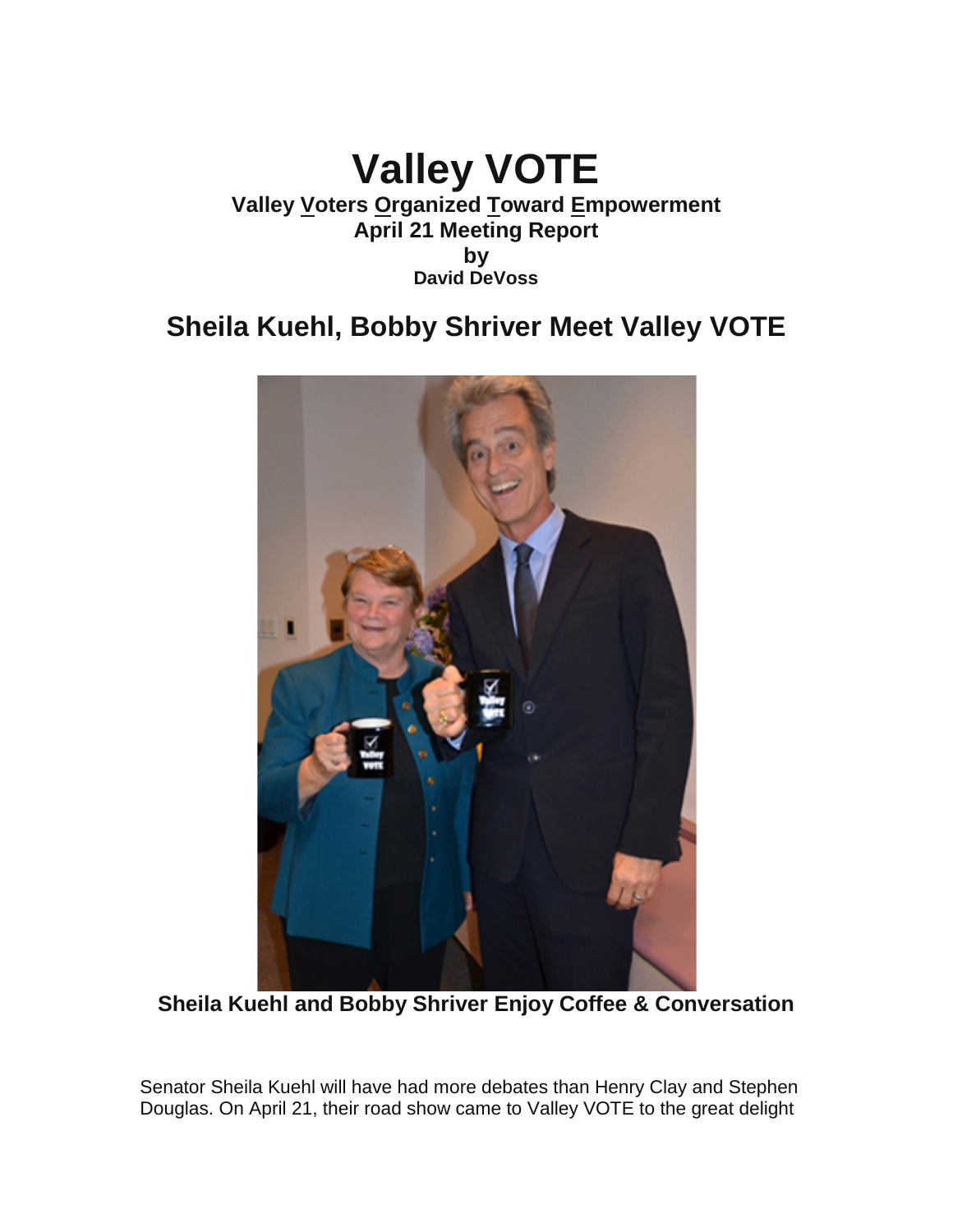of the larger than normal crowd which enjoyed their repartee and public policy opinions.

The June 3 election matters. LA County has a \$26 billion budget. Most of the money comes from the state and federal government and goes to pay for juvenile justice, transportation, mental health, foster care and grants for the arts. "I've spent a good part of my life representing the San Fernando Valley and I'm dedicated to insuring that it receive its fair share of municipal services," says Kuehl.

As might be expected given the political orientation of the county, both candidates are Democrats. But there are philosophical differences. Kuehl thinks the Board of Supervisors should do a better job of representing LA in Sacramento, the source of much of its funding. Shriver sees it more as a local government agency that needs to do a better job housing homeless veterans and stemming the departure of the film industry. Both agree that more is needed to halt unfunded mandates, such as the requirement that counties incarcerate at their own expense felons previously sent to state prisons. Also both are adamant that the county must improve foster care. Says Shriver: "The ratio of county social workers to foster children is 40:1. It needs to be 15:1. Technically we have to do what the state says but we should fight back and organize politically to stop unfunded mandates."

Both Shriver and Kuehl favor a \$10 billion underground metro line from the Valley to Westwood that extends to LAX, but neither suggests how to pay for it. They also favor continued investment in sustainable energy and water conservation. "Twenty-five percent of all the electricity generated in California goes to pump water from North to South through the aqueduct," says Shriver.

In terms of Valley experience, Kuehl clearly has the upper hand. She represented large swatches of the Valley as both a State Assembly woman and a Senator. As for Shriver, "When I was a young law clerk and newspaperman I dated a girl who lived in Sherman Oaks," he smiles. "I always bought her breakfast the following morning. That's what I did for the San Fernando Valley." It's a laugh line intended to portray Shriver as a more youthful bon vivant. Valley voters, however, may wonder why a man who's been thinking about running for county office for so long hasn't done more to establish Valley credibility.

Though neither las leverage of influence state taxes or ballot initiatives, both oppose the repeal of Prop 13. As for the nascent move to create a "split roll" that would tax commercial property more than residential Kuehl has an open mind. "Prop 13 was designed to keep grandmas from being taxed out of their homes, not to keep commercial property from paying higher taxes."

## **Denny Schneider on LAX**

LAX special interests and our regional interests conflict with common sense.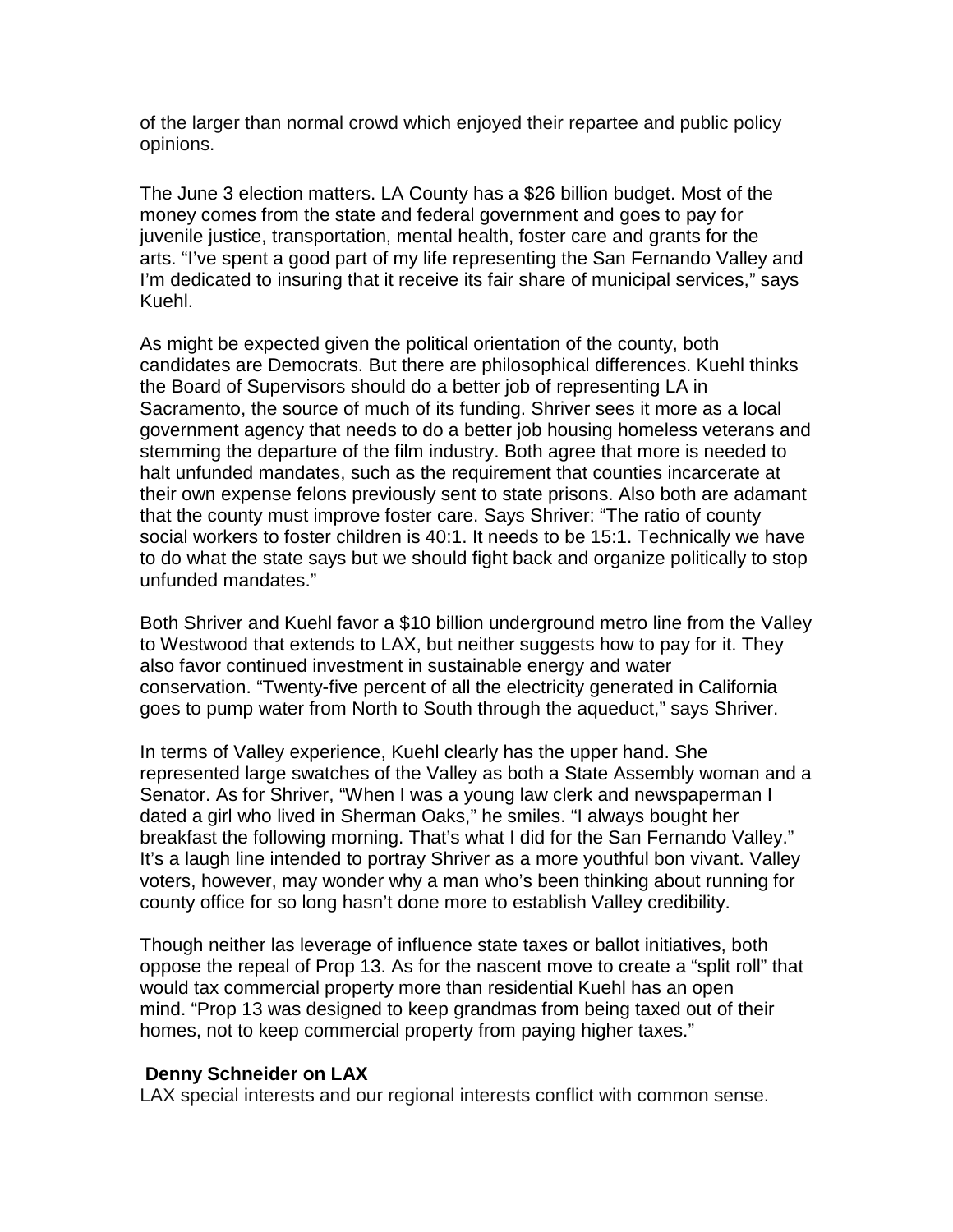Airport capacity and usage in Southern California shouldn't all be in one basket. More than 95% of all international flights and over 75% of all domestic flights are concentrated at LAX. Los Angeles World Airports fosters this

concentration. Concentration has actually increased since LA purchased Ontario and Palmdale airports almost 40 years ago! Over concentration creates negative impacts:

1. Risks to entire economy if extended closure of LAX occurs from either a natural or man-made disaster because there is no other adequate airport infrastructure backup in other locations.

2. Development of new airports or even maintaining existing ones is prevented; no large land areas big enough for another airport exist, failure to provide adequate traffic into other existing airports causes a downward spiral of affordability /cost of airport use.

3. Excessive LAX traffic concentrates pollution issues, but also adds cost for all goods and services using LAX.

Burbank, Long Beach, and John Wayne are activity restricted by existing lawsuits and LA City also owns/operates the other viable Ontario and Palmdale Airports along with one of the busiest non-commercial airport, Van Nuys.

We keep hearing about how much improvements are happening at LAX like the new Tom Bradley International Terminal but many subcontractors have not been paid for tasks and/or upgrade work. There's also lawsuits over the defective runway of the South Airfield Improvement from about six years ago which is already in need of major repairs. LAWA knows other faults exist, like the upper roadway in the Central Terminal Area, which CalTrans reported over ten years ago, has all failed expansion joints and a substantial creeping rust issue. Lots of reasons to be embarrassed by LAX remain. When will LAWA create an LAX Master Plan that addresses adequate vehicle access in addition to the currently stalled train access? If LAX safety were so important to the LAX expansionists, why is there a continued shortage of air controllers causing six day work weeks for these stressful jobs?

## **Vic Viereck on Taxes**

Unfortunately there are too many people who do not understand the reason Proposition 13 was resoundingly approved, and why it needs to stay fully intact. Before it was enacted, irresponsible property tax increases were causing people to lose their homes. The tax increases made their homes unaffordable. Now, unaware of history, many new homeowners complain about Proposition 13 because their own property taxes are much higher than their neighbors who have owned their homes for many more years, or decades. They do not understand that if and when they own their own homes for a long time, they may (or probably) need the same protection that Proposition 13 provides. As a proposition that protects over the long run, it is not biased. People planning their retirement years need to be able to plan for their own future. Changing or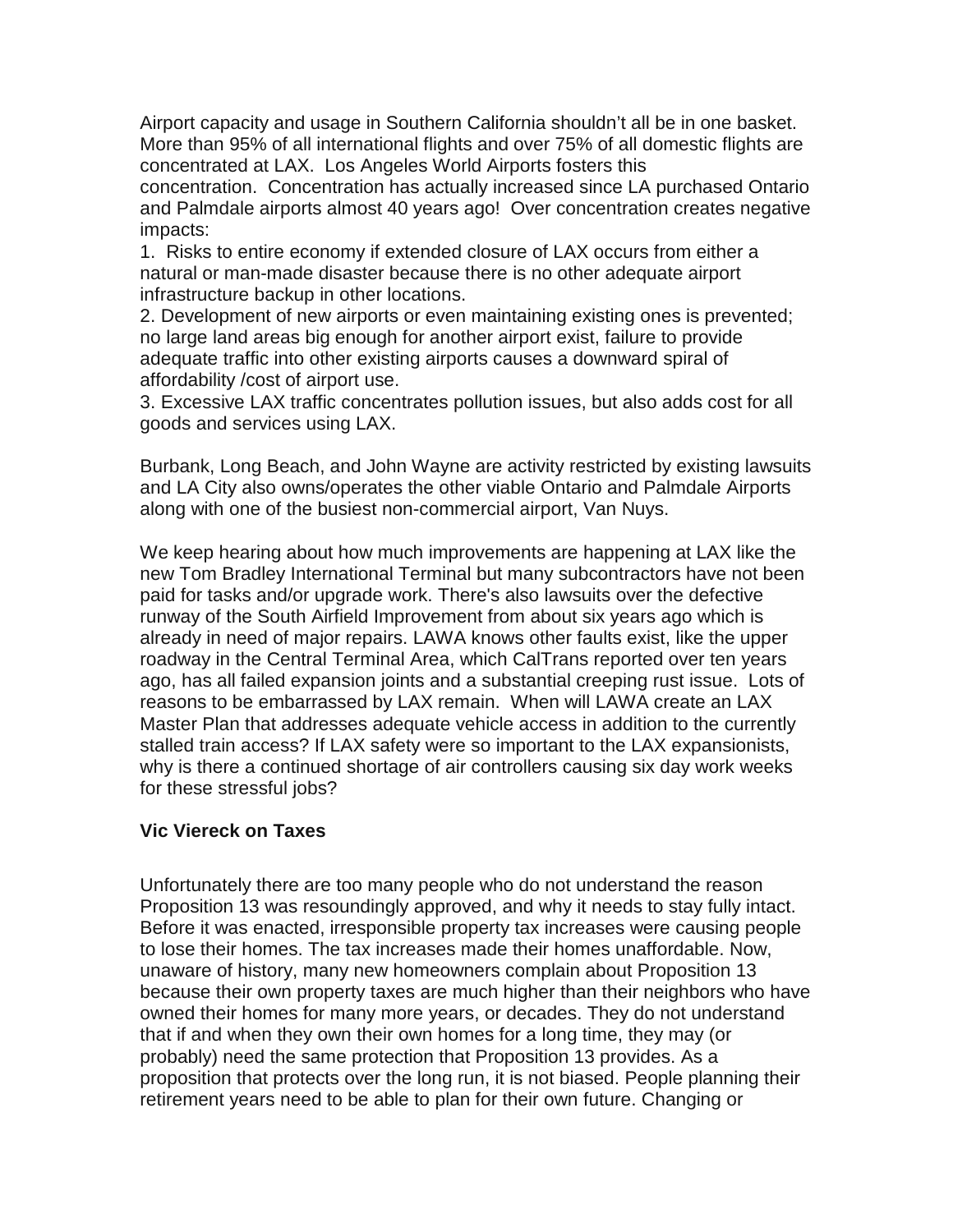eliminating Proposition 13 would destroy that.

Many homeowners and tenants do not understand that invoking split-roll on Proposition 13 would cost them dearly. Enactment of split-roll would increase property taxes on commercial property, and maybe on apartments. Although the commercial property owners write the checks to pay for the property tax, it's the customers who are subject to the higher cost. If the customers pay the higher cost, their own finances cover less products and services. So less products and services are sold. The higher prices may certainly discourage customers from paying the higher prices. To offset the tax increases, businesses even cut back on employment. Either way, it's a negative impact on business, causing some businesses to close, and preventing other businesses from ever opening in California. So besides losing purchasing power of their dollars, fewer jobs will be available.

If apartments are also taxed more through the split-roll property tax, owners of rent controlled apartments would find it more difficult, if at all possible, to afford adequately maintaining their apartments, and fewer investors would be interested in investing in apartments, thereby reducing affordability.

The higher cost of property tax would also reduce taxable profits of business. The overall impact of the higher property taxes through increased property tax on commercial property (due to weakening Proposition 13) could mean a reduction in overall tax revenue.

## **Report by Joe Vitti -- " A Time for Truth"**

In 2013 the Los Angeles 2020 Commission was established and endorsed by Mayor Villaraigosa, to study the fiscal stability and job growth in Los Angeles.The Commission held meetings and hearings with individuals and representatives of groups throughout the city starting in April of 2113.They issued their first report, **"A Time For Truth",** detailing the current conditions and issues facing the city in December 2113. The Commissions second report, " A Time for Change" has recommendations addressing the challenges to the city and will be the subject of a future Valley VOTE report.

To get a copy of " A Time for Truth" go to *[LA2020reports.org.](http://la2020reports.org/)* On page 1 of the report you will find the following comment. " *Los Angeles is sinking into a future in*